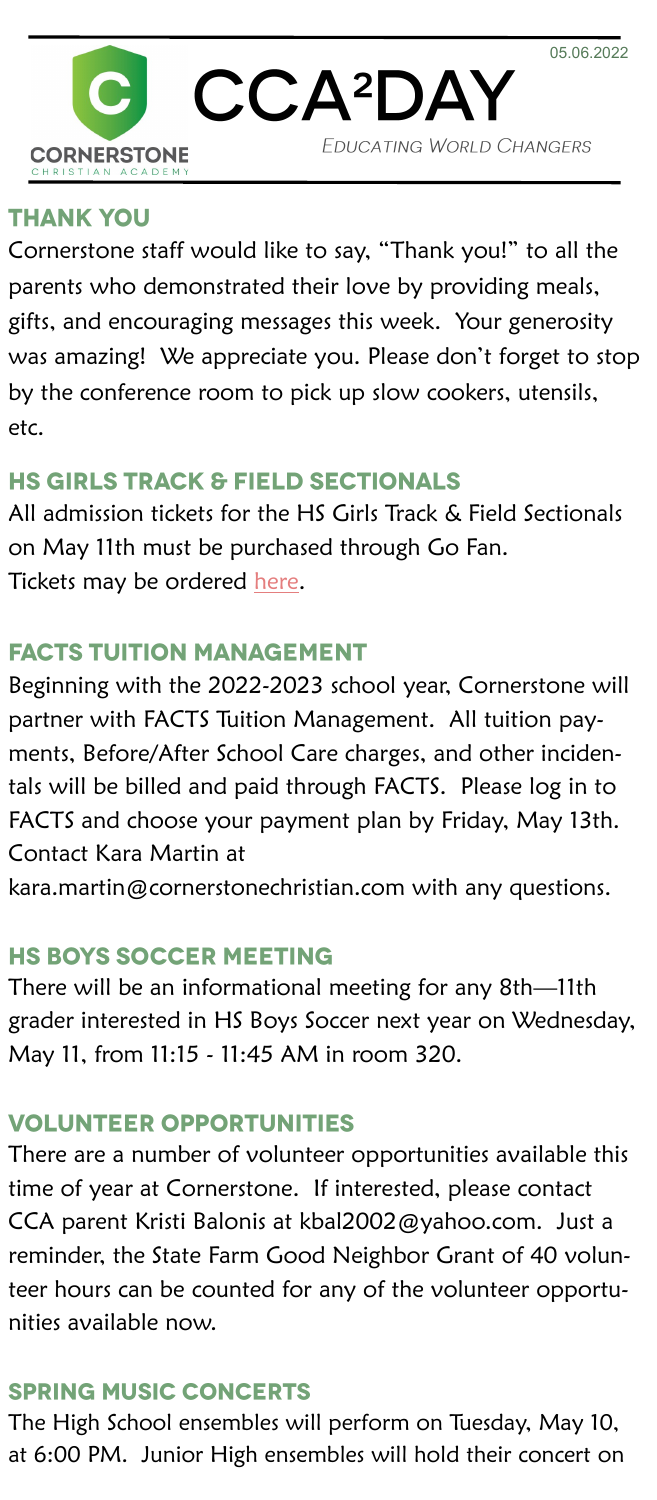Thursday, May 12, at 6:00 PM. Lower School Music (K-5) will perform on Monday, May 16, at 6:00 PM. Information was sent home earlier this week.

#### **EARLY ED CELEBRATION**

Parents of 3/4's, 4/5's, and Developmental Kindergarten classes are invited to the Early Ed Celebration on Tuesday, May 17th at 6:00 PM. Please dress your child in brightly colored clothing and drop them off in their classroom no later than 5:45 PM.

#### **CHEERLEADING TRYOUTS**

The Cyclone Cheerleading Program is excited to announce that 2022-2023 Cheerleading Squad Tryouts. There will be a Varsity workshop on Monday, May 9, and Thursday, May 12, from 3:30-5:30 PM in the Forum Room. Tryouts will be held

on Friday, May 13, from 3:30 PM - 5:30 PM. Girls interested in trying out for the HS Squad should see Mrs. Tara Wallin for more information.



#### **8TH GRADE SCIENCE FAIR**

Families of 8th Grade students are invited to the Science Fair on Tuesday, May 10th. The fair will be held in the Forum Room from 12:30-2:30 PM.

#### **7TH GRADE LIVING WAX MUSEUM**

Parents of 7th Grade students are invited to attend the Early American Living Wax Museum from 1:30-2:30 PM on Wednesday, May 25th, on the back patio at CCA. Come and meet your favorite American hero.

#### HIGH SCHOOL VOLLEYBALL OPEN GYM

Coach Morin is hosting volleyball open gyms on May 21st from 9:00 AM - 11:00 AM. Open gyms are open to all high school students from Cornerstone Christian Academy.

#### **YEARBOOKS**

Yearbooks for the 2021-2022 school year can be purchased online [here](https://www.jostens.com/apps/store/productBrowse/1526130/CORNERSTONE-CHRISTIAN-ACADEMY/2022-Yearbook/2022011413300700062/CATALOG_SHOP) for \$50. The yearbook will include pictures and information about ALL our students (Early Ed through high school). Get yours today at the early bird price! Contact Mrs. Abby Wallin at abby.wallin@cornerstonechristian.com with any questions.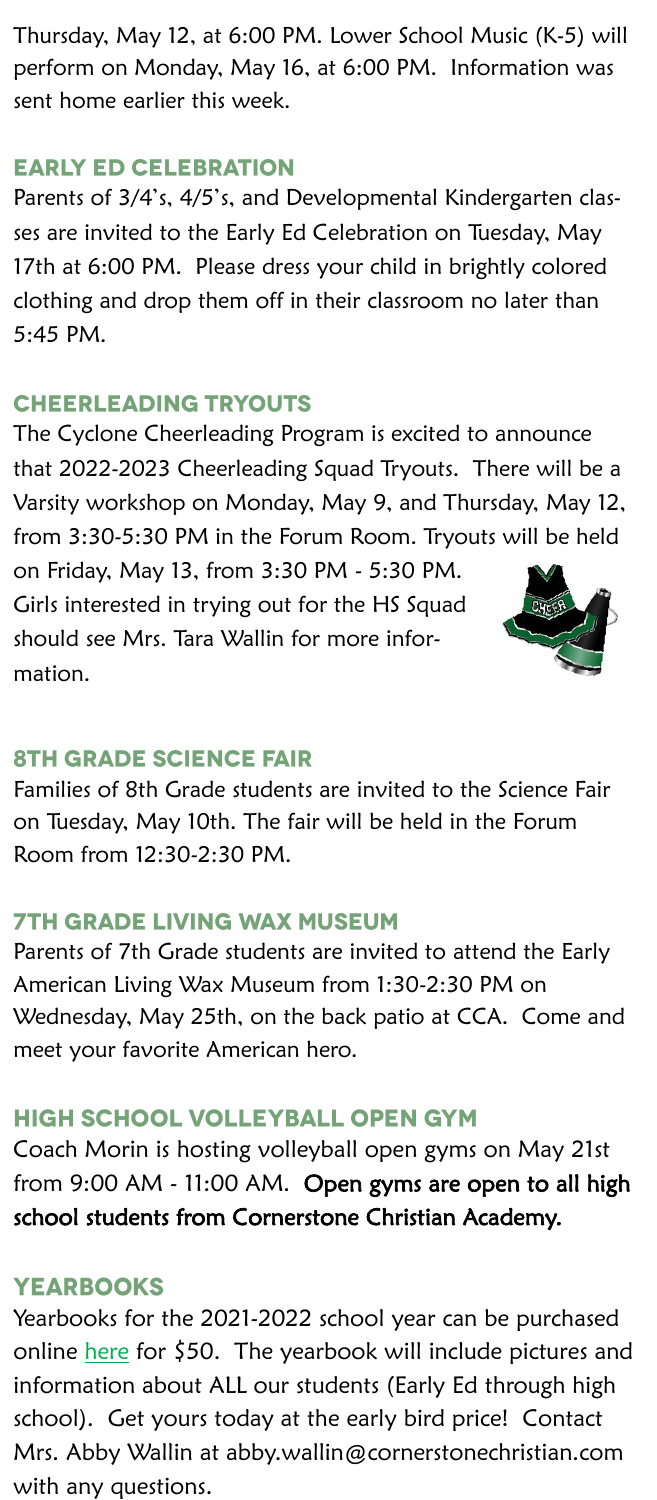## **SUMMER CAMP OPPORTUNITIES**

Cornerstone is hosting several Summer Camps. Please see registration information below.

## 3rd - 5th Coed Basketball Camp

- June 6 10 (8:30am 10:30am)
- Camp Director: Coach Dave Wolfe
- Registration Link: [Click Here](https://link.edgepilot.com/s/5cf59b15/Y4bqptRcq0Cx4k1OiiH_8w?u=https://cca.8to18.com/dashboard/catalog)
- Registration Deadline: May 6

## Junior High & High School Girls Basketball Camp

- June 6 10 (10:30am 12:30pm)
- Camp Director: Coach Dave Wolfe
- Registration Link: [Click Here](https://link.edgepilot.com/s/5cf59b15/Y4bqptRcq0Cx4k1OiiH_8w?u=https://cca.8to18.com/dashboard/catalog)
- Registration Deadline: May 6

## 1st - 3rd Grade Painting Camp

- June 6 10 (8:30am 10:30 am)
- Camp Director: Mrs. Weller
- Registration Link: [Click Here](https://link.edgepilot.com/s/5cf59b15/Y4bqptRcq0Cx4k1OiiH_8w?u=https://cca.8to18.com/dashboard/catalog)
- Registration Deadline: May 15

#### 4th - 6th Grade Painting Camp

- June 6 10 (11:30am 1:30 pm)
- Camp Director: Mrs. Weller
- Registration Link: [Click Here](https://link.edgepilot.com/s/5cf59b15/Y4bqptRcq0Cx4k1OiiH_8w?u=https://cca.8to18.com/dashboard/catalog)
- Registration Deadline: May 15

## **Junior High Boys Basketball Camp**

- June 13 17 (1:00pm 3:00pm )
- Camp Director: Coach John Schippert
- Registration Link: [Click Here](https://link.edgepilot.com/s/5cf59b15/Y4bqptRcq0Cx4k1OiiH_8w?u=https://cca.8to18.com/dashboard/catalog)
- Registration Deadline: May 13

## Jr. High Art Camp

- June 13 17 (9:30am 11:30 am)
- Camp Director: Mrs. Weller
- Registration Link: [Click Here](https://link.edgepilot.com/s/5cf59b15/Y4bqptRcq0Cx4k1OiiH_8w?u=https://cca.8to18.com/dashboard/catalog)
- Registration Deadline: May 15

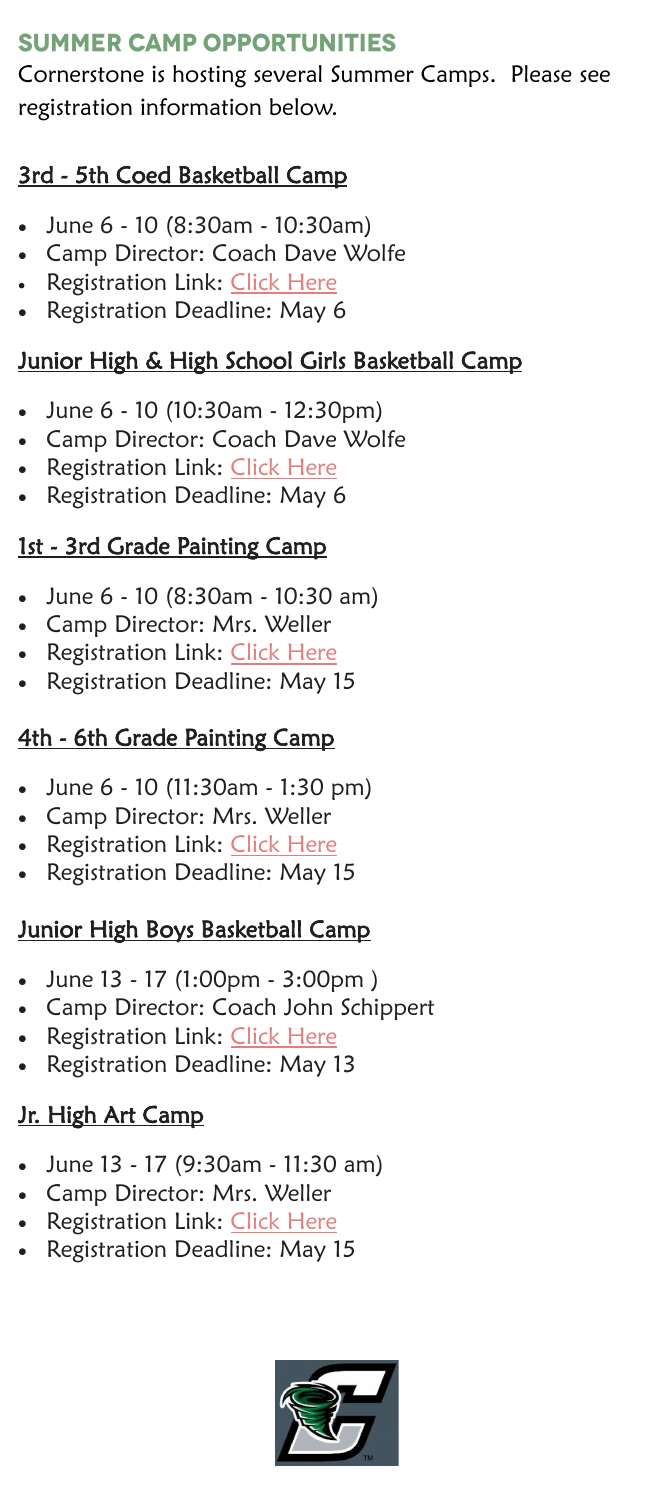## High School Boys Basketball Camp

- June 13 17 (7:00pm 9:00pm )
- Camp Director: Coach John Schippert
- **Registration Link: [Click Here](https://link.edgepilot.com/s/5cf59b15/Y4bqptRcq0Cx4k1OiiH_8w?u=https://cca.8to18.com/dashboard/catalog)**
- Registration Deadline: May 13

## Elementary Cheer Camp

- June 23 and 24 (9:00am 12:00pm)
- Camp Director: Coach Tara Wallin
- **Registration Link: [Click Here](https://link.edgepilot.com/s/5cf59b15/Y4bqptRcq0Cx4k1OiiH_8w?u=https://cca.8to18.com/dashboard/catalog)**
- Registration Deadline: May 23

## 1st - 4th Coed Soccer Camp

- June 27 30 (4:30pm 5:45pm)
- Camp Director: Jeremy Knapp
- Registration Link: [Click Here](https://link.edgepilot.com/s/a458a743/B7WjwBdVpE6YtD9C552KcQ?u=https://register.ryzer.com/camp.cfm?id=214856) (different website than the other camps)
- Registration Deadline: May 27

## 5th - 8th Coed Soccer Camp

- June 27 30 (6:00pm 7:00pm)
- Camp Director: Jeremy Knapp
- Registration Link: [Click Here](https://link.edgepilot.com/s/88b48d3e/fxT7XWleDUaNxPbrDhGFXA?u=https://register.ryzer.com/camp.cfm?id=214855) (different website than the other camps)
- Registration Deadline: May 27

## 3rd - 5th Grade Sculpture Camp

- June 27 July 1 (11:30am 1:30 pm)
- Camp Director: Mrs. Weller
- **Registration Link: <u>[Click Here](https://link.edgepilot.com/s/5cf59b15/Y4bqptRcq0Cx4k1OiiH_8w?u=https://cca.8to18.com/dashboard/catalog)</u>**
- Registration Deadline: May 15

# 5th - 12th Coed Track and Field Camp

- July 11 14 (5:00pm 7:00pm)
- Camp Director: Shelley Waller
- Registration Link: [Click Here](https://link.edgepilot.com/s/5cf59b15/Y4bqptRcq0Cx4k1OiiH_8w?u=https://cca.8to18.com/dashboard/catalog)
- Registration Deadline: June 11

CCA summer camps are open to non-CCA students. Students registering for camps must be entering grades listed on the registration. All payment for these camps must go through the registration link. Contact Mr. Dossett with any questions.